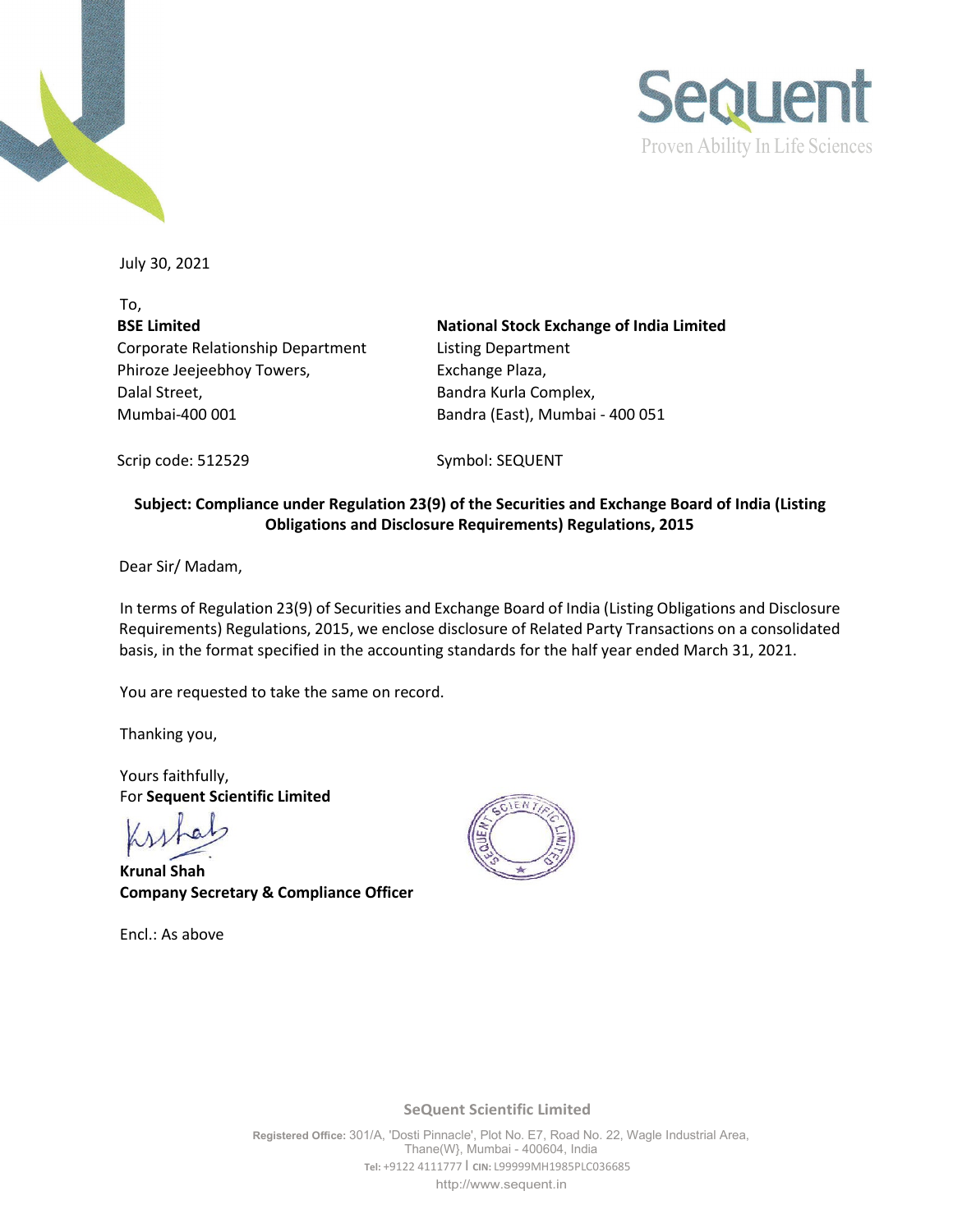## **Continuation Sheet**



#### Disclsoure of related party transactions on consolidated basis

In pursuance with Regulation 23(9) of SEBI (Listing Obligations and Disclosure Requirements) (Amendments) Regulations, 2018

A List of related parties \ List of related parties with whom transactions have taken place during the period

#### a) Key management personnel (KMP)

- Mr. Manish Gupta, Chief Executive Officer & Managing Director
- Mr. Sharat Narasapur, Joint Managing Director
- Mr. Tushar Mistry, Chief Financial Officer
- Mr. Krunal, Shah, Company Secretary
- Dr. Kamal K Sharma,lndependent Director (w.e.f. 25 August 2020)
- Mr. Milind Sarwate, Independent Director (w,e.f. 25 August 2020)
- Mr. Gregory Andrews John, Non-Executive Director (w.e.f. 06 November 2020)
- Dr. Fabian Kausche, Non-Executive Director (w.e.f. 14 December 2020)
- Dr. Kausalya Santhanam, Independent Director

**b) Transaction with enterprises owned or significantly influenced by individuals who have control/ significant influence over the Group/ subsidiaries (refer note as below)** 

Strides Emerging Markets Limited Tenshi Kaizen Private Limited Solara Active Pharma Sciences Limited Sequent Penems Private Limited

**Note:** Subsequent to change of control in the SeQuent Scientific Limited, the above entities have ceased to be related parties w.e.f. 17 August 2020 under the Companies Act, 2013. The Company has filed requisite application with the Stock Exchanges as prescribed under SEBI LODR regulations seeking re-classification of the erstwhile 'Promoter Group' into 'Public Category' and the Stock Exchange approval is still awaited.

Kuhal